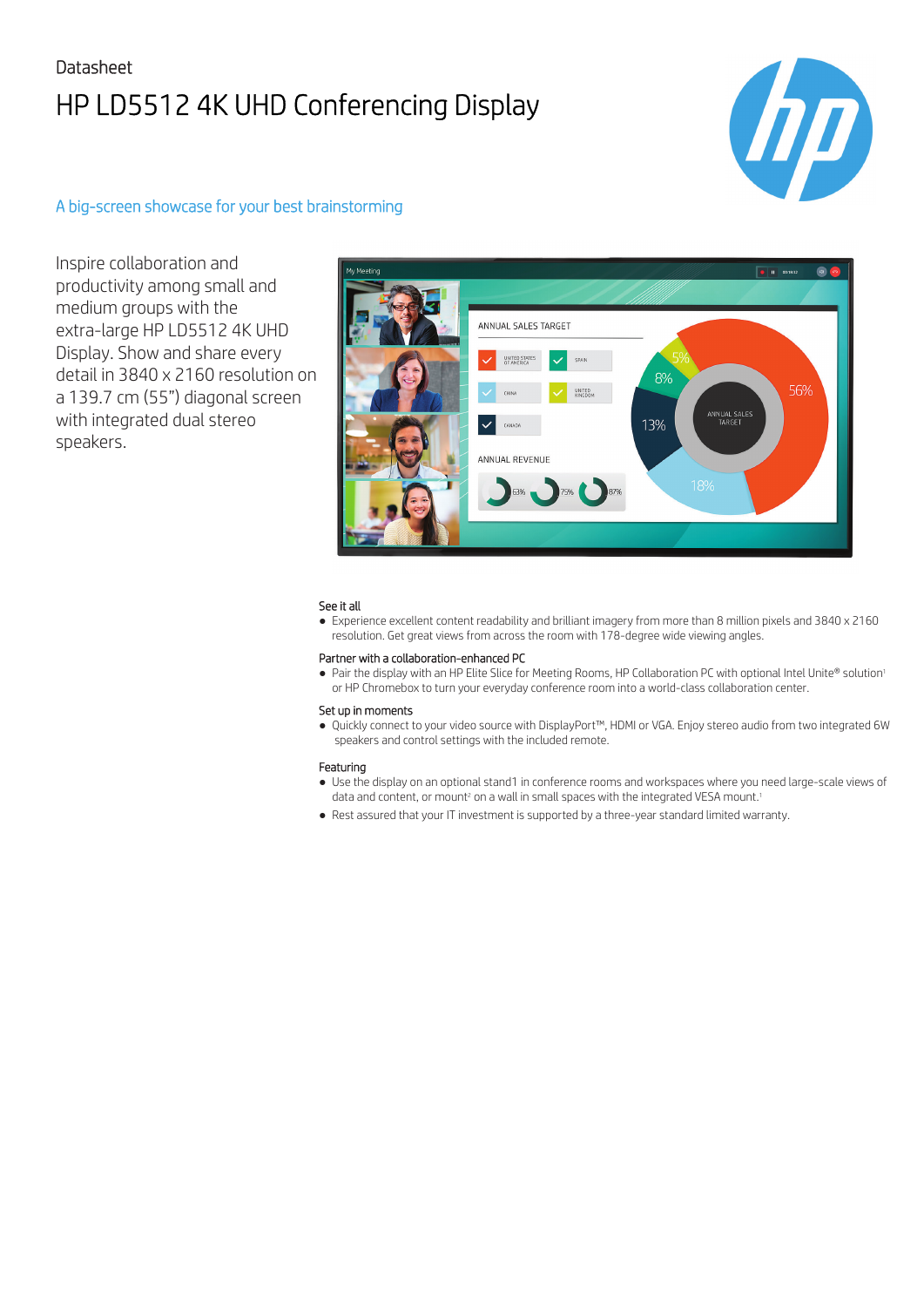### HP LD5512 4K UHD Conferencing Display Specifications Table



| Product Color                                                                              | <b>Black and Silver</b>                                                                                                                                                       |
|--------------------------------------------------------------------------------------------|-------------------------------------------------------------------------------------------------------------------------------------------------------------------------------|
| Display size (diagonal)                                                                    | 139.7 cm (55")                                                                                                                                                                |
| Display Type                                                                               | ADS w/LED backlight                                                                                                                                                           |
| Panel Active Area                                                                          | 120.96 x 68.04 cm;                                                                                                                                                            |
| Viewing Angle                                                                              | 178° horizontal; 178° vertical                                                                                                                                                |
| <b>Brightness</b>                                                                          | 350 cd/m <sup>21</sup>                                                                                                                                                        |
| Contrast Ratio                                                                             | 1200:1 static <sup>1</sup>                                                                                                                                                    |
| Response Ratio                                                                             | 8 ms gray to gray <sup>1</sup>                                                                                                                                                |
| <b>Aspect Ratio</b>                                                                        | 16:09                                                                                                                                                                         |
| Native Resolution                                                                          | 4K UHD (3840 x 2160 @ 60 Hz)                                                                                                                                                  |
| <b>Resolutions Supported</b>                                                               | 3840 x 2160; 2560 x 1600; 2560 x 1440; 1920 x 1080; 1600 x 1200; 1680 x 1050; 1440 x 900; 1280 x 1024; 1280 x 768; 1280 x 720; 1024 x 768; 800<br>x 600; 720 x 400; 640 x 480 |
| Display Features                                                                           | Anti-glare; Language selection; LED Backlights; On-screen controls; Plug and Play; User programmable; Asset Control; Anti-static                                              |
| <b>User Controls</b>                                                                       | Auto; Input Control; Menu; Minus ("-"); OK; Plus ("+"); Power                                                                                                                 |
| Input signal                                                                               | 1 VGA; 1 HDMI 2.0; 2 HDMI 1.4; 1 DisplayPort™ 1.2<br>with HDCP support on DisplayPort™ and HDMI                                                                               |
| Ports and Connectors                                                                       | 1 USB 2.01                                                                                                                                                                    |
| Input power                                                                                | Input voltage: 100 to 240 VAC                                                                                                                                                 |
| Power consumption                                                                          | Panel Active Area: 120.96 x 68.04 cm; Power consumption Description: 130 W (maximum), 90 W (typical), 0.5 W (standby); Screen resolution: 4K UHD<br>(3840 x 2160 @ 60 Hz)     |
| Dimensions with Stand (W $\times$ D $\times$ 124.16 $\times$ 77.97 $\times$ 23.74 cm<br>H) |                                                                                                                                                                               |
| Dimensions without Stand (W x 124.16 x 72.12 x 69.9mm)<br>$D \times H$                     |                                                                                                                                                                               |
| Weight                                                                                     | 14.4 kg (With stand)                                                                                                                                                          |
| Multimedia                                                                                 | Two 6 W integrated speakers                                                                                                                                                   |
| Certification and Compliance                                                               | VCCI; J-MOSS Green Mark; 25JEITA-CP No.27(VOC); JIS C 61000-3-2; PSE(J60950)                                                                                                  |
| Environmental                                                                              | Mercury-free display backlights                                                                                                                                               |
| Energy Efficiency Compliance                                                               | <b>FNFRGY STAR®</b> certified                                                                                                                                                 |
| What's in the box                                                                          | AC power cord; DisplayPort™ 1.2 cable; Documentation; HDMI cable                                                                                                              |
| Warranty                                                                                   | 3 year limited warranty including 3 year of parts and labour. Certain restrictions and exclusions apply.                                                                      |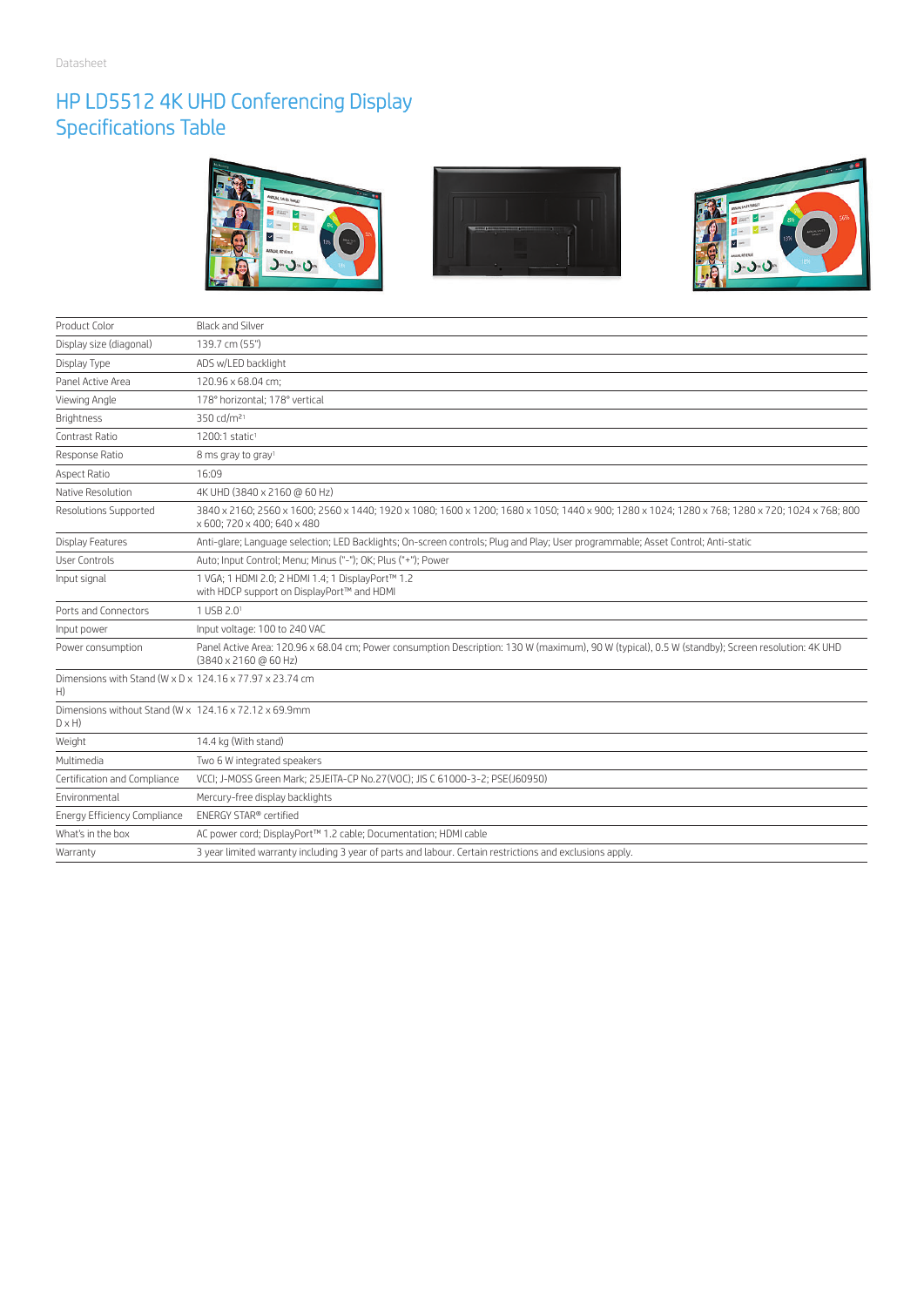## HP LD5512 4K UHD Conferencing Display

### Accessories and services (not included)



HP DSD Security Wall Mount HP offers a variety of optional products (each sold separately) designed to complement our monitors and enhance the overall computing and viewing experience. The HP Digital Signage Wall Mount Solution with Quick Release and Security Plate is the newest option designed for use with HP-branded LCD digital signage displays. The wall mount has a 90-degree pivot for use in landscape or portrait position, and can be used in tandem with an HP 8000 Series USDT PC or compatible thin client to create a complete hardware solution for HP customers.

Product number: Z2J20AA

HP 5 year Next business day XLarge Monitor Only Hardware Support



Receive 5 years of next business day onsite HW Support from an HP-qualified technician for your computing device, if the issue cannot be solved remotely.

Product number: UE370E